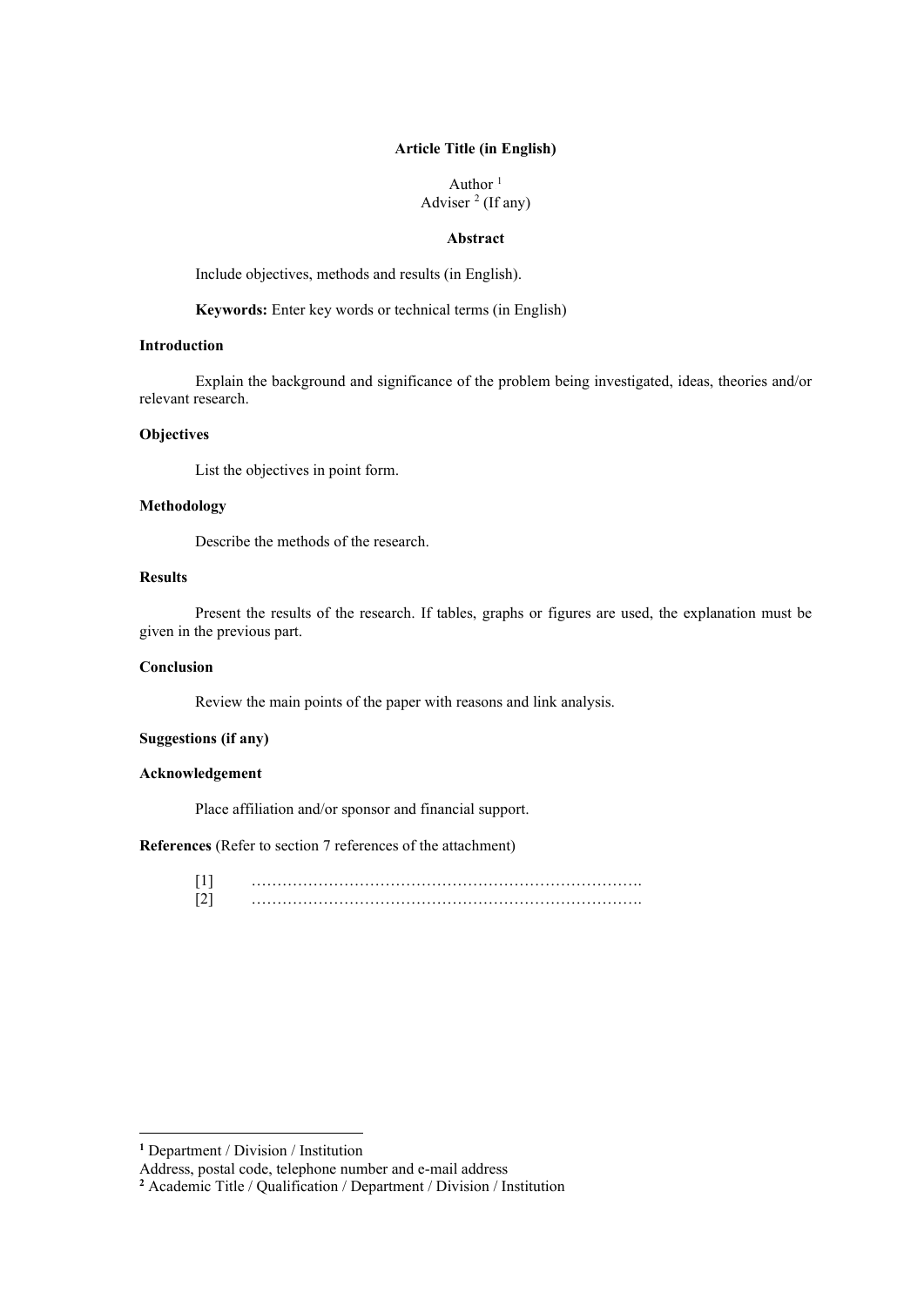#### **Guidelines for Manuscript Preparation**

- **1. Title and Author(s)**
	- The title is placed in the middle of a single-column page, using Times New Roman 10-point, boldface type.
	- Author's name is centered under the article title.Use only first name and last name with no title.
	- For thesis and dissertation or individual study which has never been published, give details about the author, including affiliation, contact address, telephone number and e-mail address in the footnote on the first page with an upper case **<sup>1</sup>** , using Times New Roman 1 0 -point.Exclude title, academic title or student status.

### **2. Abstract**

The first page should contain the title of the paper, the author's name and the abstract.

### **3. New Section Heading, Section Subheading and Content**

- Use Times New Roman 10-point, boldface type, for section heading and use regular Times New Roman 10-point for subheading.
- For the content, use Times New Roman 10-point.
- All headers in the content must not be numbered.
- For oral presentation in Thai and in English, the paper must be no longer than 10 A4 pages. For poster presentation, the paper must be written in English and must not be longer than 10 A4 pages. Insert a blank line (10-point line spacing) before all headings.
- Mention figures and tables in the text, if any. After the References section, place all the figuresconsecutively and then place all the tables consecutively.

### **4. Equations**

- Number equations consecutively with equation numbers in parentheses flush with the right margin as follows:

$$
a+b=c\tag{1}
$$

Insert a blank line before and after each equation.

### **5. Figures**

- Figures must be clear and placed in a single column. Only essential details should be included.
- Letters in the figures are easy to read. The height of the letters must not be smaller than the content.
- Number figures consecutively. Under the figure, use "Figure ..." followed by a title. The number and caption should be no longer than 2 lines; for example, "Figure 1 Procedures".
- Place all the figures consecutively after the References section and before all the tables.

### **6. Tables**

- The height of letters in the tables must not be smaller than the content and the border should be clear.
- Number tables consecutively. On the line above the table, use "Table ...." followed by a title. The number and title should be no longer than 2 lines
- Insert a blank line before the table's caption and after the table.
- Place all the tables consecutively after the References section and all the figures.

## **7. References**

Number citations consecutively in square brackets as shown in the example below:

As for the definition,AI or"Appreciative Inquiry (AI) is a method for studying and changing social systems (groups, organizations, communities) that advocates collective inquiry into the best of what is in order to imagine what could be, followed by collective design of a